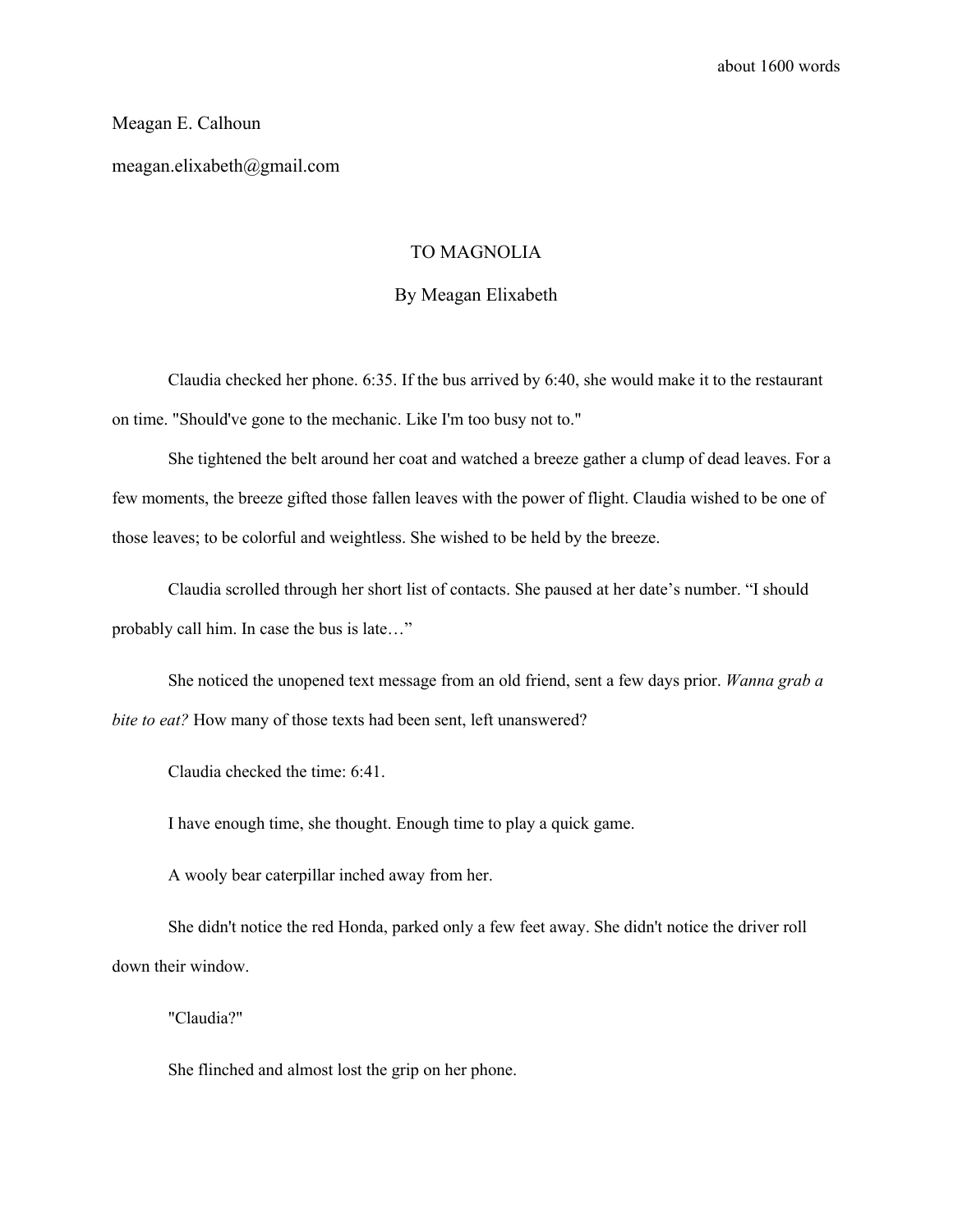The driver leaned out. "It is you!"

Claudia set her phone down. "Sam."

Sam showed her pearly white teeth. "Since when did you ride the bus?"

"I've ridden before."

"Well, I hate to break the news." Sam tapped her wrist. "Buses stop running at six."

"What? Oh, no!" Claudia jumped to her feet. "Sorry, Sam, I have to go." She started to walk.

"Hey, hold on!"

If she ran, would she make it on time?

"Claudia!" Sam drove the Honda slowly alongside the sidewalk.

Claudia glanced over. "Sam, I would love to catch up, but I'm late."

"I can give you a ride."

She paused and looked at the car as if noticing it for the first time. "You can? You would?" Would she really be so willing, after being ignored for so long?

Sam jerked her head towards the passenger's seat. "Hop in."

Tears burned behind Claudia's eyes. It's been a long time since she let her tears grow beyond that burn. "You're sure?"

"Better hurry. You're running out of time." Sam showed her pearly whites again.

Claudia buckled her seatbelt. "Thank you. I really owe you one."

"Do you love me or what?" Sam merged onto the one-way street. "Where to?"

"Um, the sushi restaurant on fifth street."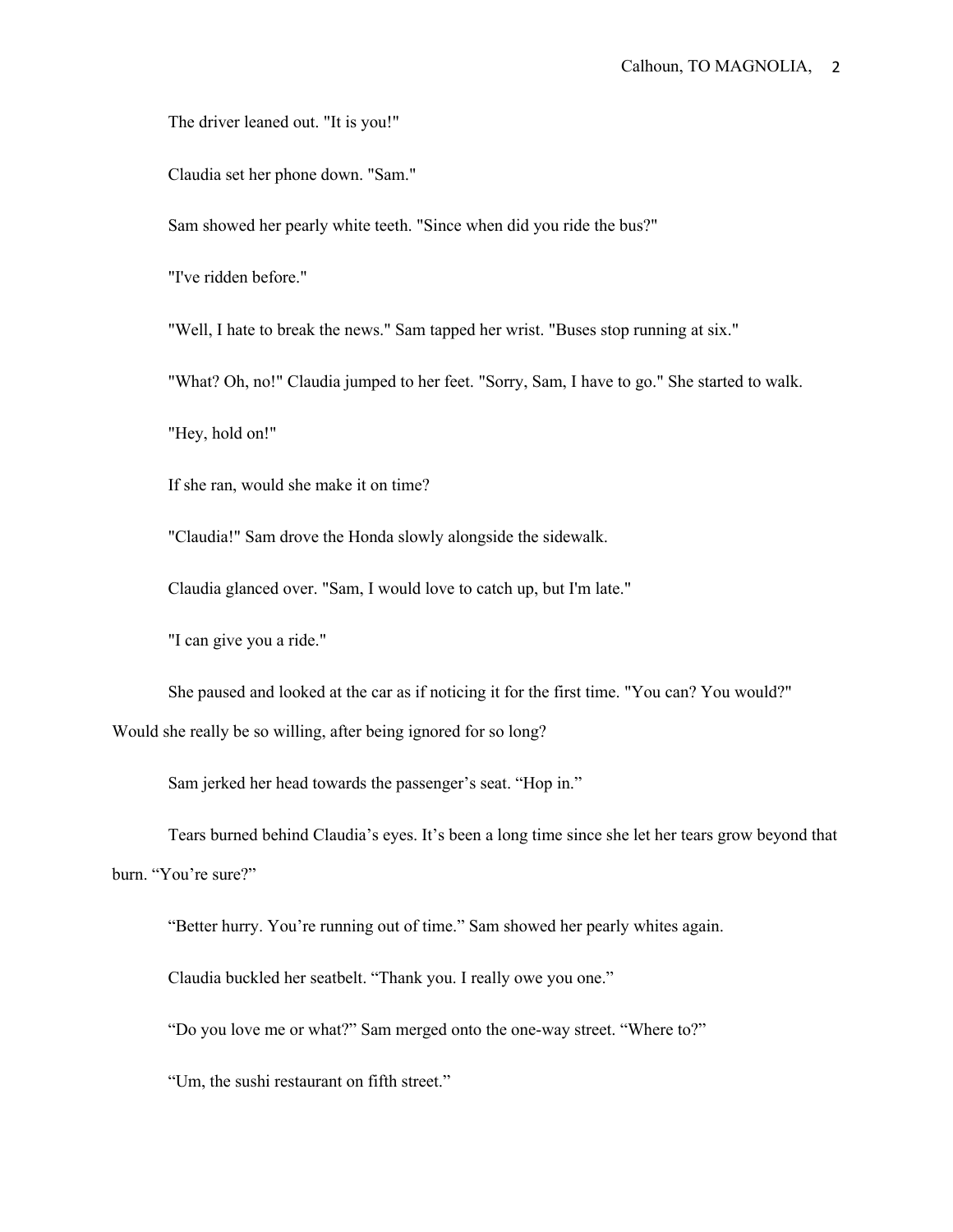"Magnolia? Their food's great." For an instant, Sam's eyes left the road. "I texted you."

Claudia fidgets with the seatbelt in her lap. "I've been busy."

"So." Sam's eyes dart from Claudia to the road. "You have a date."

She looked at Sam, eyes wide. "How did you guess?"

"Prom; the only time I remember you wearing a dress."

Claudia lowered her gaze to the plain flats on her feet. Her mom said she was too tall to ever wear heels for any guy. "Is it weird?"

"No. It's nice."

"Oh. Thank you." A smile tugged the corners of her lips. "I like your hair. You've never had it that color before."

Sam grinned. She ran her fingers through bright red locks. "Did he ask you out?"

"No. It's a blind date. Kind of. I've met him once before."

"A setup? Your mom's doing?"

"Well, I am in my thirties now. I need to find--"

"A husband."

Sam slammed on her brakes and swerved to the side of the road as sirens roared behind them.

Police cars, an ambulance, and firetrucks sped by. They weaved through a line of traffic.

"Shit. Looks like there's an accident. We might be stuck for a minute."

"I hope they're okay. I should call him and let him know, though." Claudia groped around in her coat pocket. Dred ran through her bones. "Oh, no."

The clock on the radio shined 6:55 in red LEDs.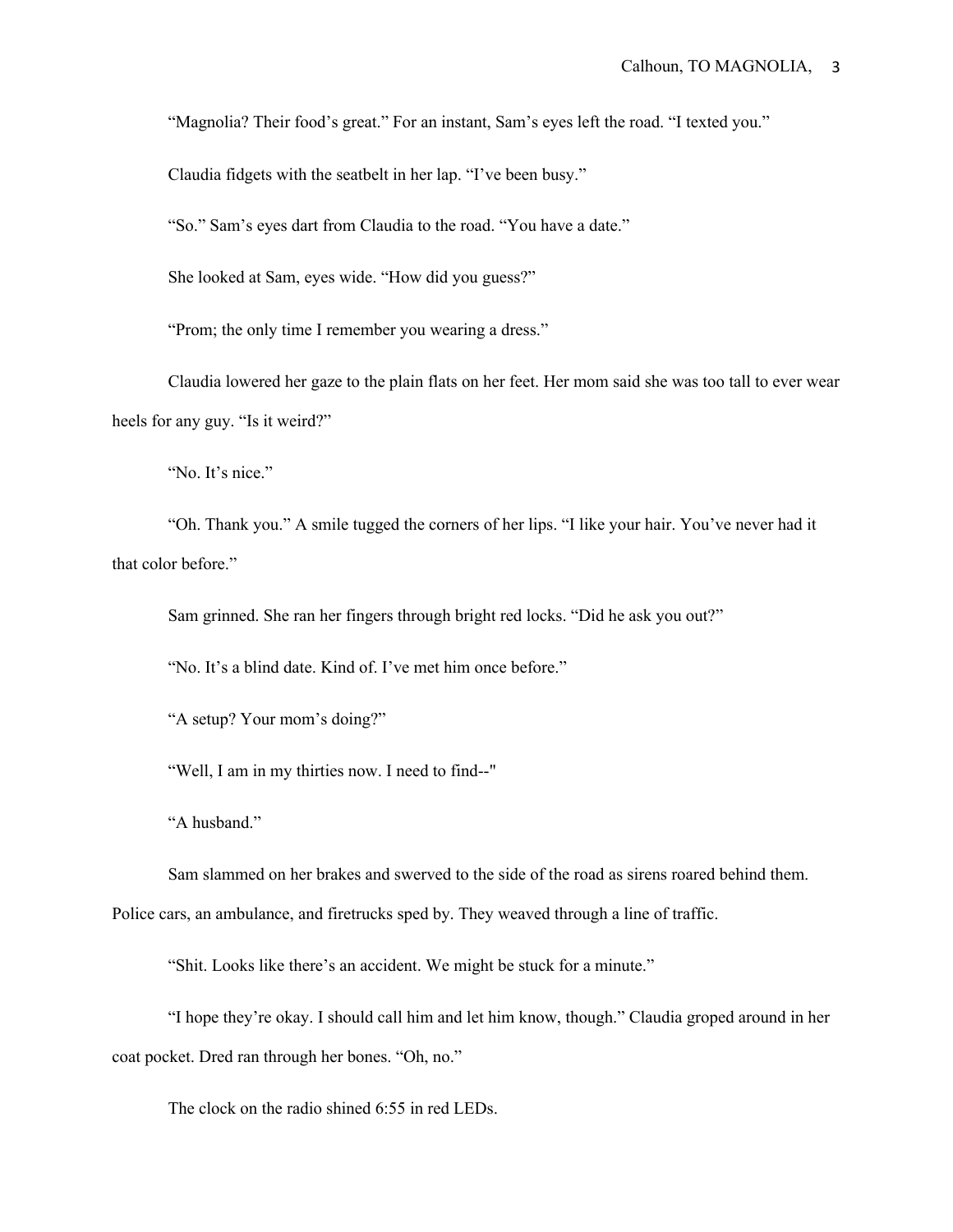"What's wrong?"

"My phone. I must've left it behind." Claudia's eyes burned. "I need to let him know I'll be late. Mom will be so angry. I really should've called earlier."

"Here." Sam held out her phone. "I have the number in my contacts, for Magnolia."

Claudia scrolled through Sam's list of contacts to locate the number for Magnolia. "Um, yes… I have a reservation... I'm running late, could you please let my date know? Thank you so much."

"I'll drop you off and check the bus stop."

"You would do that for me?"

"Of course."

Tears threatened to spill onto her cheeks. "What if it's gone, though? What if someone picked it up? You'll just be wasting your time."

"Well. That's not how I see it." Sam leaned back into her seat. "What if it's not there? What if you need a new number? How will I message you? At least now, I'm pretty sure my texts go through."

"Sam, I'm sorry I've ignored you."

"Nah, don't be. I get it. You've been busy."

"Well, that's not really true."

Sam stared ahead, into the night of flickering taillights. "Listen. It doesn't matter if I don't get a response. Really. I just want you to know I think about you. Maybe it's creepy, desperate. You haven't blocked me, that means something. And you got into my car tonight."

The radio played "Cocoon," by Milky Chance; *"I see your heart is bleeding too / let me bleed instead of you…"*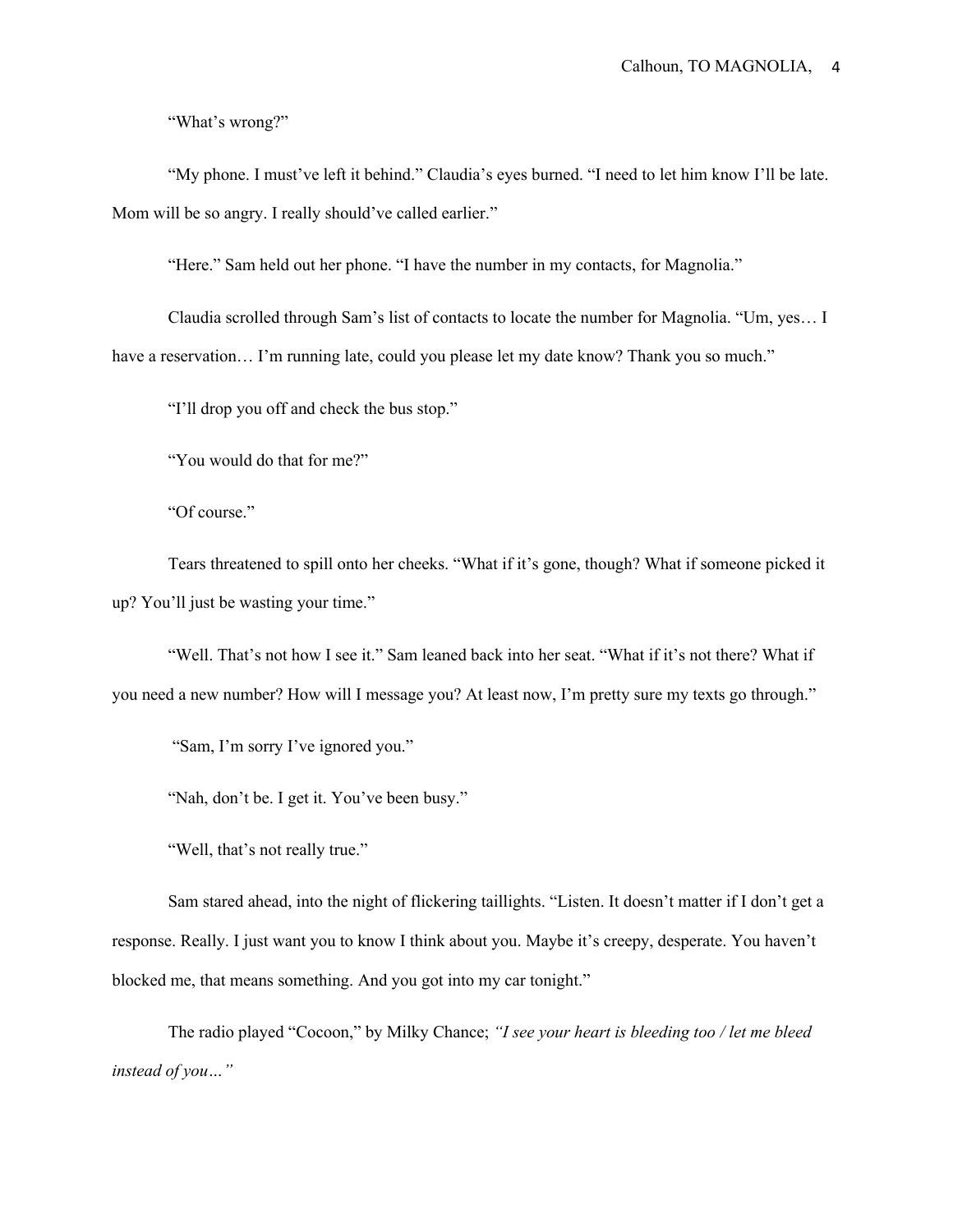Tears spilled onto her cheeks; she could no longer contain them.

Sam reached into her glove box for a napkin. She gave Claudia a gentle pat on the head.

Claudia sobbed into the napkin. "Now my makeup's ruined."

Sam laughed. "You don't need it anyway. If your date thinks you do, then he's not a good fit for you." Traffic around them rolled into movement. Sam shifted her parked car into drive. "First, we have to get you there."

Claudia wiped away her running mascara.

The clock read 7:15 when Sam pulled off the road.

"I'm really late." Her heart almost pumped out of her chest as she stared at the glaring white neon sign: Magnolia. Three couples entered the restaurant while she remained in the car.

Sam touched her shoulder. "I'll go look for your phone. Enjoy your date."

Claudia took in a deep breath and unbuckled her seatbelt. She watched Sam drive away.

She squinted in the restaurant's dim lighting, her eyes adjusting from the headlights on the road. Magnolia held twenty tables and long bar in the back. Most of the tables were occupied.

"Can I help you?" A young hostess approached her.

Claudia tightened the belt around her coat and fiddled with her hands. "Um, yes. I had a reservation at seven. I called--"

"Name?"

"Lavigne. Claudia Lavigne."

"Right this way."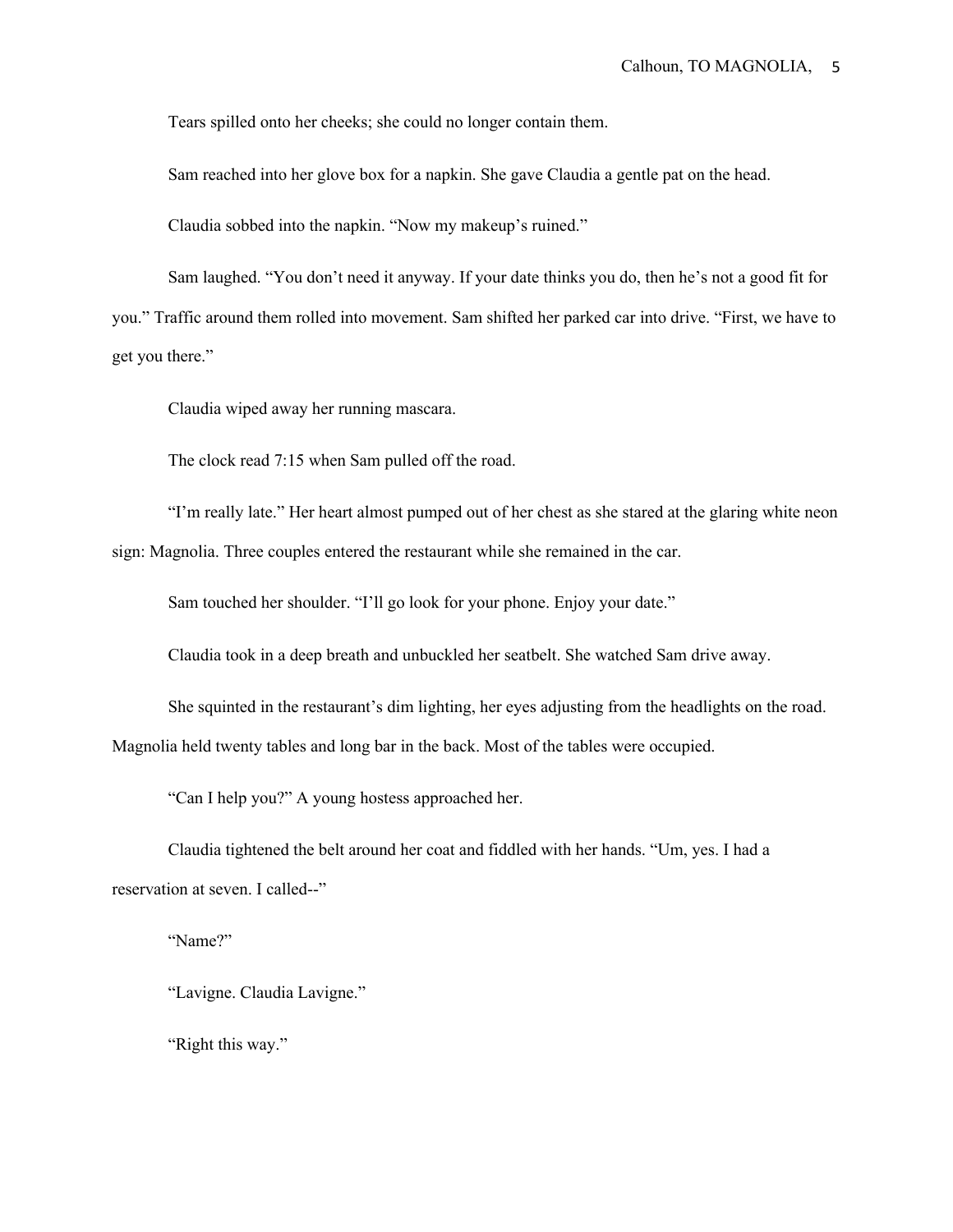Claudia followed the hostess to a small table in the middle of the room, unoccupied. She sat without taking off her jacket.

"What can I get you to drink?" She dropped a menu on the table.

"Um, I called earlier and--"

"Oh, the guy that was here left. Said he couldn't wait." She shrugged. "Are you going to order?"

"Could I use your phone?"

She thought she saw the hostess roll her eyes before walking away.

Claudia's cheeks burned. She felt all the eyes in the room on her.

The only number she had memorized was her mother's.

Three rings passed before an answer. "Hello?"

"Mom."

"Claudia! Where are you calling from?"

"The restaurant."

"Oh, so you did make it." A heavy breath caused static. "David messaged me. Said you were late. He couldn't get through to you. I couldn't get through to you. Where is your phone?"

"At the bus stop. Hopefully."

"Bus stop?"

"My car wouldn't start."

"I've been telling you to get it looked at for weeks! You really need to be more responsible!"

"Yes, Mother." Claudia stared through the restaurant to the exit.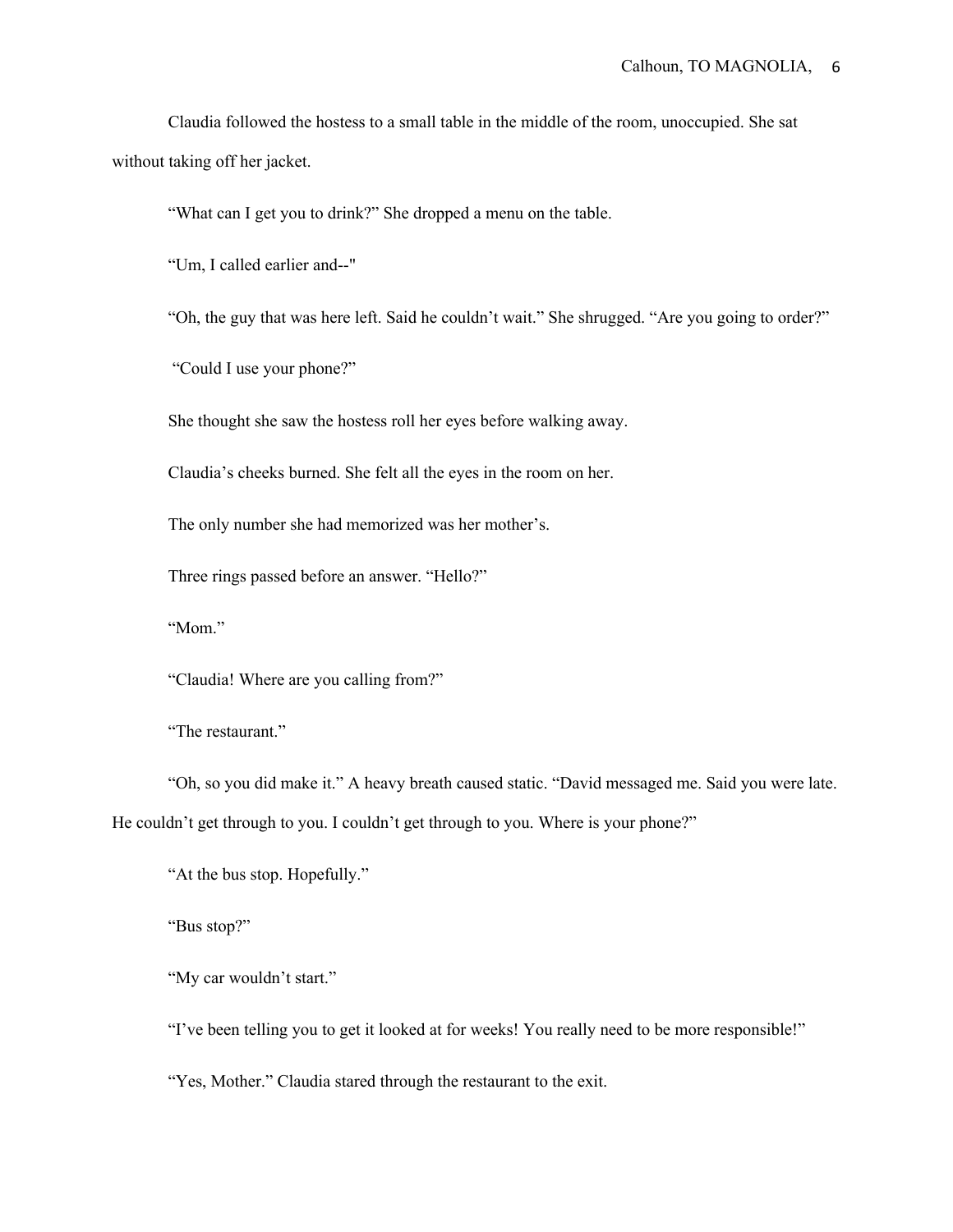"Anyway, David is willing to reschedule. We'll set up a date. This time I'll drive you to make sure you don't mess up."

"Yes, Mother."

The hostess loomed over her table. "Excuse me, but we can't have our line tied up."

"I have to go."

"Wait, how are you--"

Claudia pressed the red button on the phone.

The hostess grabbed the phone from her. "So, are you going to order?"

"Sorry, I don't have cash on me." Her credit cards were stored in the case on her phone. Claudia left the restaurant, eyes burning holes in the back of her coat.

She opened the doors and inhaled a breeze as it gusted over her. Now what, she thought. The buses don't run this late, and the credit cards are in the wallet. What if Sam doesn't find the phone?

A red Honda pulled into an alley beside the building. Claudia twisted the belt around her coat as same walked around the corner, waving her phone.

"Guess what I found!"

Claudia couldn't help but laugh. "You really have perfect timing."

"Your date over that quick?"

"He left."

"Oh, well. Since we're here, wanna grab a bite to eat?"

Claudia glanced over the numerous missed calls and text messages from David and her Mother. Before turning her phone to silent she sent one text message: